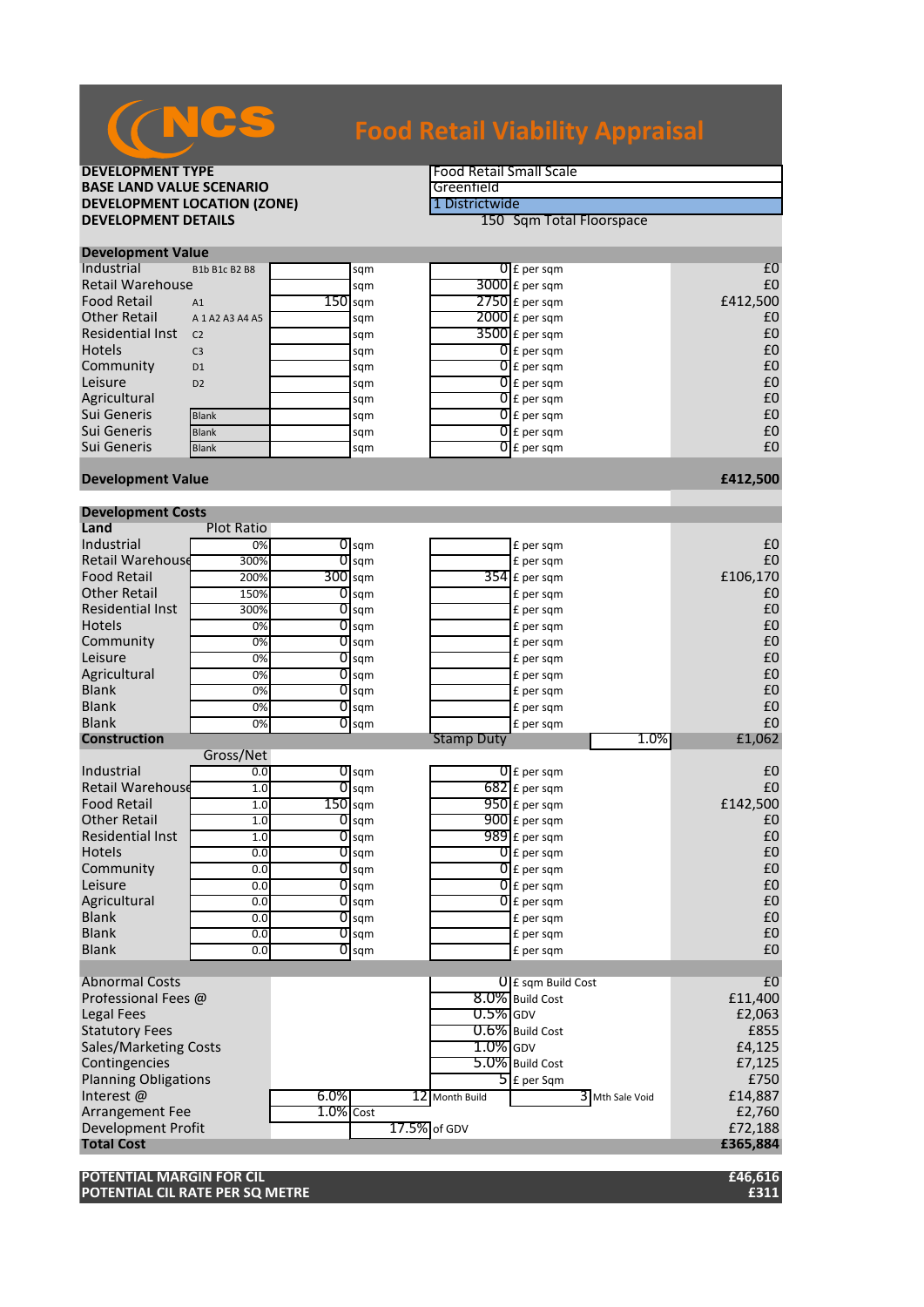

## **DEVELOPMENT TYPE**<br> **BASE LAND VALUE SCENARIO BASE LAND VALUE SCENARIO**<br> **DEVELOPMENT LOCATION (ZONE) EXPORENT LOCATION (ZONE) BEVELOPMENT LOCATION (ZONE) DEVELOPMENT LOCATION (ZONE)**<br>DEVELOPMENT DETAILS

**150 Sqm Total Floorspace** 

| <b>Development Value</b> |                     |           |     |                          |          |
|--------------------------|---------------------|-----------|-----|--------------------------|----------|
| Industrial               | B1b B1c B2 B8       |           | sqm | $\Omega$ E per sqm       | £0       |
| Retail Warehouse         |                     |           | sqm | 3000 £ per sqm           | £0       |
| <b>Food Retail</b>       | A1                  | $150$ sqm |     | $2750$ £ per sqm         | £412,500 |
| Other Retail             | A 1 A 2 A 3 A 4 A 5 |           | sqm | $2000$ $E$ per sqm       | £0       |
| Residential Inst         | C <sub>2</sub>      |           | sqm | $3500$ £ per sqm         | £0       |
| <b>Hotels</b>            | C <sub>3</sub>      |           | sqm | $\overline{0}$ E per sqm | £0       |
| Community                | D <sub>1</sub>      |           | sqm | $0f$ per sqm             | £0       |
| Leisure                  | D <sub>2</sub>      |           | sqm | $0f$ per sqm             | £0       |
| Agricultural             |                     |           | sqm | $0f$ per sqm             | £0       |
| Sui Generis              | <b>Blank</b>        |           | sqm | $\overline{0}$ £ per sqm | £0       |
| Sui Generis              | <b>Blank</b>        |           | sqm | $\overline{0}$ £ per sqm | £0       |
| Sui Generis              | <b>Blank</b>        |           | sqm | $0f$ per sqm             | £0       |
|                          |                     |           |     |                          |          |

### **Development Value £412,500**

| <b>Development Costs</b>    |                   |              |                    |                   |                           |                 |          |
|-----------------------------|-------------------|--------------|--------------------|-------------------|---------------------------|-----------------|----------|
| Land                        | <b>Plot Ratio</b> |              |                    |                   |                           |                 |          |
| Industrial                  | 0%                |              | $\overline{O}$ sqm |                   | £ per sqm                 |                 | £0       |
| <b>Retail Warehouse</b>     | 300%              |              | sqm                |                   | £ per sqm                 |                 | £0       |
| <b>Food Retail</b>          | 200%              | $300$ sqm    |                    |                   | $378$ £ per sqm           |                 | £113,400 |
| <b>Other Retail</b>         | 150%              |              | $\overline{0}$ sqm |                   | £ per sqm                 |                 | £0       |
| <b>Residential Inst</b>     | 300%              |              | $O$ sqm            |                   | £ per sqm                 |                 | £0       |
| <b>Hotels</b>               | 0%                |              | $O$ sqm            |                   | £ per sqm                 |                 | £0       |
| Community                   | 0%                | 0            | sqm                |                   | £ per sqm                 |                 | £0       |
| Leisure                     | 0%                | 0            | sqm                |                   | £ per sqm                 |                 | £0       |
| Agricultural                | 0%                | 0            | sqm                |                   | £ per sqm                 |                 | £0       |
| <b>Blank</b>                | 0%                | 0            | sqm                |                   | £ per sqm                 |                 | £0       |
| <b>Blank</b>                | 0%                |              | $O$ sqm            |                   | £ per sqm                 |                 | £0       |
| <b>Blank</b>                | 0%                |              | $O$ sqm            |                   | £ per sqm                 |                 | £0       |
| <b>Construction</b>         |                   |              |                    | <b>Stamp Duty</b> |                           | 1.0%            | £1,134   |
|                             | Gross/Net         |              |                    |                   |                           |                 |          |
| Industrial                  | 0.0               |              | $\overline{O}$ sqm |                   | $\overline{0}$ £ per sqm  |                 | £0       |
| <b>Retail Warehouse</b>     | 1.0               | 0            | sqm                |                   | $682$ E per sqm           |                 | £0       |
| <b>Food Retail</b>          | 1.0               | $150$ sqm    |                    |                   | $950$ £ per sqm           |                 | £142,500 |
| <b>Other Retail</b>         | 1.0               |              | $O$ sqm            |                   | $900$ £ per sqm           |                 | £0       |
| <b>Residential Inst</b>     | 1.0               |              | $O$ sqm            |                   | $989$ £ per sqm           |                 | £0       |
| <b>Hotels</b>               | 0.0               |              | $\overline{O}$ sqm |                   | $\overline{0}$ £ per sqm  |                 | £0       |
| Community                   | 0.0               | 0            | sqm                |                   | $\overline{0}$ E per sqm  |                 | £0       |
| Leisure                     | 0.0               | 0            | sqm                |                   | $\overline{0}$ £ per sqm  |                 | £0       |
| Agricultural                | 0.0               | 0            | sqm                |                   | $\overline{0}$ E per sqm  |                 | £0       |
| <b>Blank</b>                | 0.0               | 0            | sqm                |                   | £ per sqm                 |                 | £0       |
| <b>Blank</b>                | 0.0               |              | $O$ sqm            |                   | £ per sqm                 |                 | £0       |
| <b>Blank</b>                | 0.0               |              | $0$ sqm            |                   | £ per sqm                 |                 | £0       |
|                             |                   |              |                    |                   |                           |                 |          |
| <b>Abnormal Costs</b>       |                   |              |                    |                   | $\theta$ E sqm Build Cost |                 | £0       |
| Professional Fees @         |                   |              |                    |                   | 8.0% Build Cost           |                 | £11,400  |
| Legal Fees                  |                   |              |                    | $0.5\%$ GDV       |                           |                 | £2,063   |
| <b>Statutory Fees</b>       |                   |              |                    |                   | 0.6% Build Cost           |                 | £855     |
| Sales/Marketing Costs       |                   |              |                    | $1.0\%$ GDV       |                           |                 | £4,125   |
| Contingencies               |                   |              |                    |                   | 5.0% Build Cost           |                 | £7,125   |
| <b>Planning Obligations</b> |                   |              |                    |                   | $5$ £ per Sqm             |                 | £750     |
| Interest@                   |                   | $6.0\%$      |                    | 12 Month Build    |                           | 3 Mth Sale Void | £15,454  |
| Arrangement Fee             |                   | $1.0\%$ Cost |                    |                   |                           |                 | £2,834   |
| Development Profit          |                   |              |                    | 17.5% of GDV      |                           |                 | £72,188  |
| <b>Total Cost</b>           |                   |              |                    |                   |                           |                 | £373,827 |

**POTENTIAL MARGIN FOR CIL £38,673 POTENTIAL CIL RATE PER SQ METRE**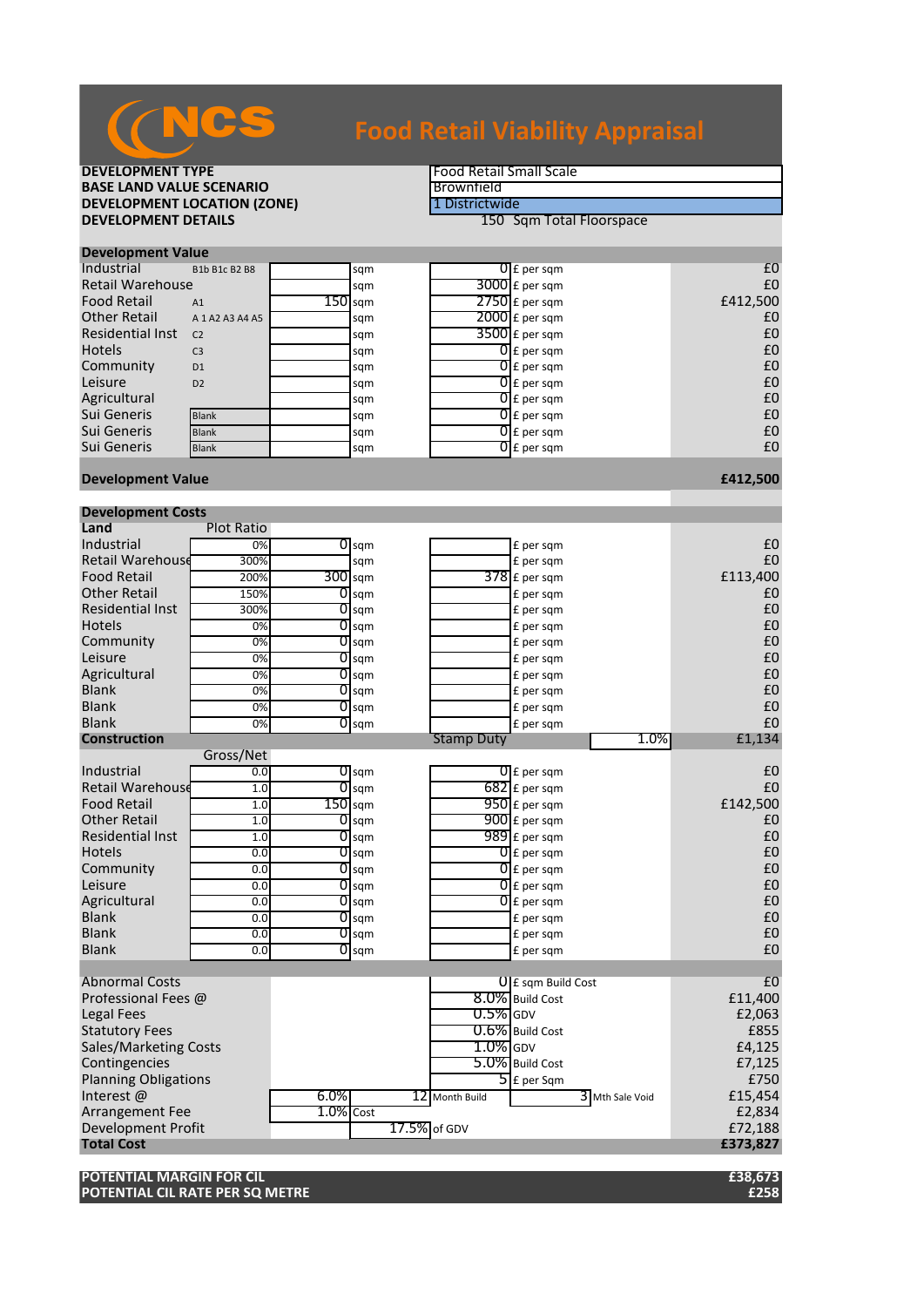

**DEVELOPMENT TYPE**<br> **BASE LAND VALUE SCENARIO BASE LAND VALUE SCENARIO**<br> **DEVELOPMENT LOCATION (ZONE)** The Contract of the Contract of the Contract of the Contract of the Contract of the Contract of the Contract of the Contract of the Contract of the Contract of the **DEVELOPMENT LOCATION (ZONE)**<br>DEVELOPMENT DETAILS

**750 Sqm Total Floorspace** 

| <b>Development Value</b> |                     |  |           |  |                          |            |  |  |
|--------------------------|---------------------|--|-----------|--|--------------------------|------------|--|--|
| Industrial               | B1b B1c B2 B8       |  | sqm       |  | $\overline{0}$ E per sqm | £C         |  |  |
| <b>Retail Warehouse</b>  |                     |  | sqm       |  | $3000$ £ per sqm         | £C         |  |  |
| <b>Food Retail</b>       | A1                  |  | $750$ sqm |  | $2750$ £ per sqm         | £2,062,500 |  |  |
| <b>Other Retail</b>      | A 1 A 2 A 3 A 4 A 5 |  | sqm       |  | $2000$ $E$ per sqm       | £C         |  |  |
| <b>Residential Inst</b>  | C <sub>2</sub>      |  | sqm       |  | $\overline{O}$ E per sqm | £C         |  |  |
| <b>Hotels</b>            | C <sub>3</sub>      |  | sqm       |  | $\overline{0}$ £ per sqm | £C         |  |  |
| Community                | D <sub>1</sub>      |  | sqm       |  | $0f$ per sqm             | £C         |  |  |
| Leisure                  | D2                  |  | sqm       |  | $\overline{0}$ E per sqm | £C         |  |  |
| Agricultural             |                     |  | sqm       |  | $0f$ per sqm             | £C         |  |  |
| Sui Generis              | <b>Blank</b>        |  | sqm       |  | $0f$ per sqm             | £C         |  |  |
| Sui Generis              | <b>Blank</b>        |  | sqm       |  | $\overline{0}$ E per sqm | £C         |  |  |
| Sui Generis              | <b>Blank</b>        |  | sqm       |  | $\overline{0}$ E per sqm | £C         |  |  |
|                          |                     |  |           |  |                          |            |  |  |

### **Development Value £2,062,500**

| <b>Development Costs</b>     |                   |              |                    |              |                   |                                   |                 |                |
|------------------------------|-------------------|--------------|--------------------|--------------|-------------------|-----------------------------------|-----------------|----------------|
| Land                         | <b>Plot Ratio</b> |              |                    |              |                   |                                   |                 |                |
| Industrial                   | 0%                |              | $\overline{0}$ sqm |              |                   | £ per sqm                         |                 | £0             |
| <b>Retail Warehouse</b>      | 300%              | 0            | sqm                |              |                   | £ per sqm                         |                 | £0             |
| <b>Food Retail</b>           | 200%              | 1500 sqm     |                    |              |                   | 360 £ per sqm                     |                 | £540,000       |
| <b>Other Retail</b>          | 150%              |              | $O$ sqm            |              |                   | £ per sqm                         |                 | £0             |
| <b>Residential Inst</b>      | 300%              | 01           | sqm                |              |                   | £ per sqm                         |                 | £0             |
| <b>Hotels</b>                | 0%                | 01           | sqm                |              |                   | £ per sqm                         |                 | £0             |
| Community                    | 0%                | 01           | sqm                |              |                   | £ per sqm                         |                 | £0             |
| Leisure                      | 0%                | 01           | sqm                |              |                   | £ per sqm                         |                 | £0             |
| Agricultural                 | 0%                |              | $0$ sqm            |              |                   | £ per sqm                         |                 | £0             |
| <b>Blank</b>                 | 0%                |              | $\overline{0}$ sqm |              |                   | £ per sqm                         |                 | £0             |
| <b>Blank</b>                 | 0%                |              | $\overline{0}$ sqm |              |                   | £ per sqm                         |                 | £0             |
| <b>Blank</b>                 | 0%                |              | $O$ sqm            |              |                   | £ per sqm                         |                 | £0             |
| <b>Construction</b>          |                   |              |                    |              | <b>Stamp Duty</b> |                                   | 4.0%            | £21,600        |
|                              | Gross/Net         |              |                    |              |                   |                                   |                 |                |
| Industrial                   | 0.0               |              | $0 \,$ sqm         |              |                   | $\overline{0}$ E per sqm          |                 | £0             |
| <b>Retail Warehouse</b>      | 1.0               | 0            | sqm                |              |                   | $682$ E per sqm                   |                 | £0             |
| <b>Food Retail</b>           | 1.0               |              | $750$ sqm          |              |                   | $950$ £ per sqm                   |                 | £712,500       |
| <b>Other Retail</b>          | 1.0               | 01           | sqm                |              |                   | 900 £ per sqm                     |                 | £0             |
| <b>Residential Inst</b>      | 1.0               | 01           | sqm                |              |                   | 989 £ per sqm                     |                 | £0             |
| <b>Hotels</b>                | 0.0               |              | $O$ sqm            |              |                   | $\overline{0}$ E per sqm          |                 | £0             |
| Community                    | 0.0               | 01           | sqm                |              |                   | $\overline{0}$ £ per sqm          |                 | £0             |
| Leisure                      | 0.0               |              | $\overline{0}$ sqm |              |                   | $\overline{0}$ E per sqm          |                 | £0             |
| Agricultural                 | 0.0               |              | $0 \,\mathrm{sgm}$ |              |                   | $\overline{0}$ E per sqm          |                 | £0             |
| <b>Blank</b>                 | 0.0               |              | $0$ sqm            |              |                   | £ per sqm                         |                 | £0             |
| <b>Blank</b>                 | 0.0               |              | $\overline{0}$ sqm |              |                   | £ per sqm                         |                 | £0             |
| <b>Blank</b>                 | 0.0               |              | $\overline{O}$ sqm |              |                   | £ per sqm                         |                 | f()            |
|                              |                   |              |                    |              |                   |                                   |                 |                |
| <b>Abnormal Costs</b>        |                   |              |                    |              |                   | <b>UIE</b> sqm Build Cost         |                 | E <sub>0</sub> |
| Professional Fees @          |                   |              |                    |              |                   | 8.0% Build Cost                   |                 | £57,000        |
| <b>Legal Fees</b>            |                   |              |                    |              | $0.5\%$ GDV       |                                   |                 | £10,313        |
| <b>Statutory Fees</b>        |                   |              |                    |              |                   | 0.6% Build Cost                   |                 | £4,275         |
| <b>Sales/Marketing Costs</b> |                   |              |                    |              | $1.0\%$ GDV       |                                   |                 | £20,625        |
| Contingencies                |                   |              |                    |              |                   | 5.0% Build Cost                   |                 | £35,625        |
| <b>Planning Obligations</b>  |                   |              |                    |              |                   | $\overline{\mathsf{5}}$ E per Sqm |                 | £3,750         |
| Interest@                    |                   | $6.0\%$      |                    |              | 12 Month Build    |                                   | 3 Mth Sale Void | £76,412        |
| Arrangement Fee              |                   | $1.0\%$ Cost |                    |              |                   |                                   |                 | £14,057        |
| <b>Development Profit</b>    |                   |              |                    | 17.5% of GDV |                   |                                   |                 | £360,938       |
| <b>Total Cost</b>            |                   |              |                    |              |                   |                                   |                 | £1,857,094     |
|                              |                   |              |                    |              |                   |                                   |                 |                |

**POTENTIAL MARGIN FOR CIL £205,406 POTENTIAL CIL RATE PER SQ METRE**